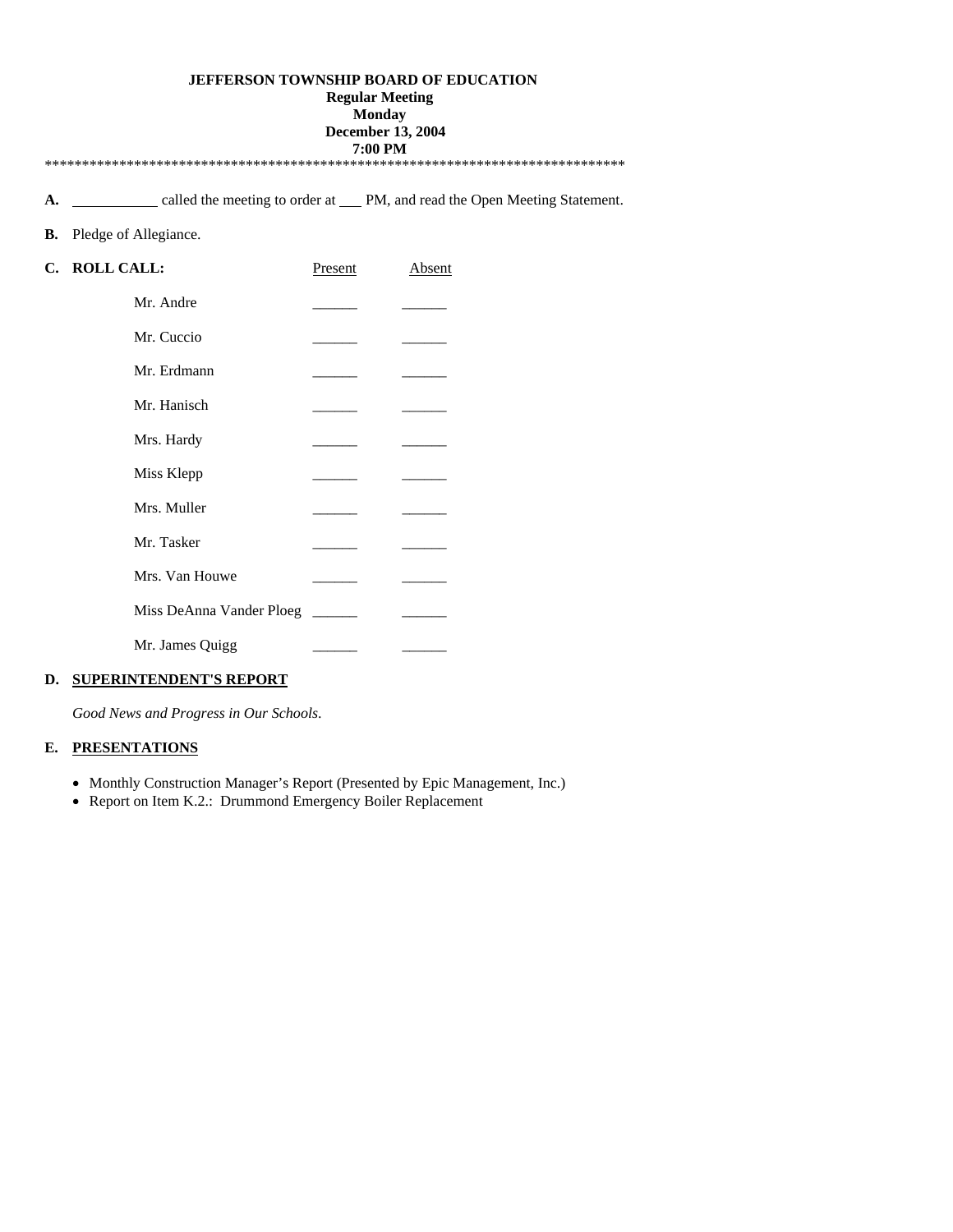#### **F. MINUTES OF MEETINGS**

**F.1** Motion by seconded by seconded by that the minutes of the following meeting be approved as submitted:

 November 8, 2004 – Work Session Meeting November 15, 2004 – Regular Meeting

#### **G. FINANCE COMMITTEE**

Motion by \_\_\_\_\_\_\_\_\_\_\_, seconded by \_\_\_\_\_\_\_\_\_\_, to accept the recommendation of the Superintendent to approve and adopt motions G.1 through G.9, as described below:

- **G.1** Motion to approve the list of **requisitions** dated November 2004 in the amount of \$398,560.19.
- **G.2** Motion to approve the **bills list** dated November 2004 in the amount of \$2,030,809.06.
- **G.3** Motion to accept the **Treasurer and Secretary's Report** dated October 31, 2004 as being in balance.
- **G.4** Motion to approve the **transfers** dated October 2004 in the amount of \$218,931.15.
- **G.5** Motion that the Board of Education approve the **certification** by the Board Secretary, pursuant to NJAC  $6A:23-2.11(c)3$ , that as of October 31, 2004 no line item account has encumbrances and expenditures, which in total exceed the line item appropriation in violation of NJAC 6A:23-2.11(a).
- **G.6** Motion to certify, in accordance with NJAC 6A:23-2.11(c)4, that as of October 31, 2004, after review of the Board Secretary's and Treasurer's **Monthly Financial Reports** and upon consultation with the appropriate district officials, to the best of our knowledge no major account or fund has been overexpended in violation of NJAC 6A:23-2.11(b), and that sufficient funds are available to meet the district's financial obligations for the remainder of the fiscal year.
- **G.7** Motion to **rescind** the following motion that was approved at the October 18, 2004 Board Meeting:

 Motion to approve and accept the four year Lease Purchase Agreement with CompassLearning, Inc. in the amount of \$231,090, subject to review by the Board Attorney.

- **G.8** Motion to accept the June 30, 2004 **Comprehensive Annual Financial Report**. (copy available for review)
- **G.9** Motion to approve the June 30, 2004 Audit **Corrective Action Plan**. (copy attached)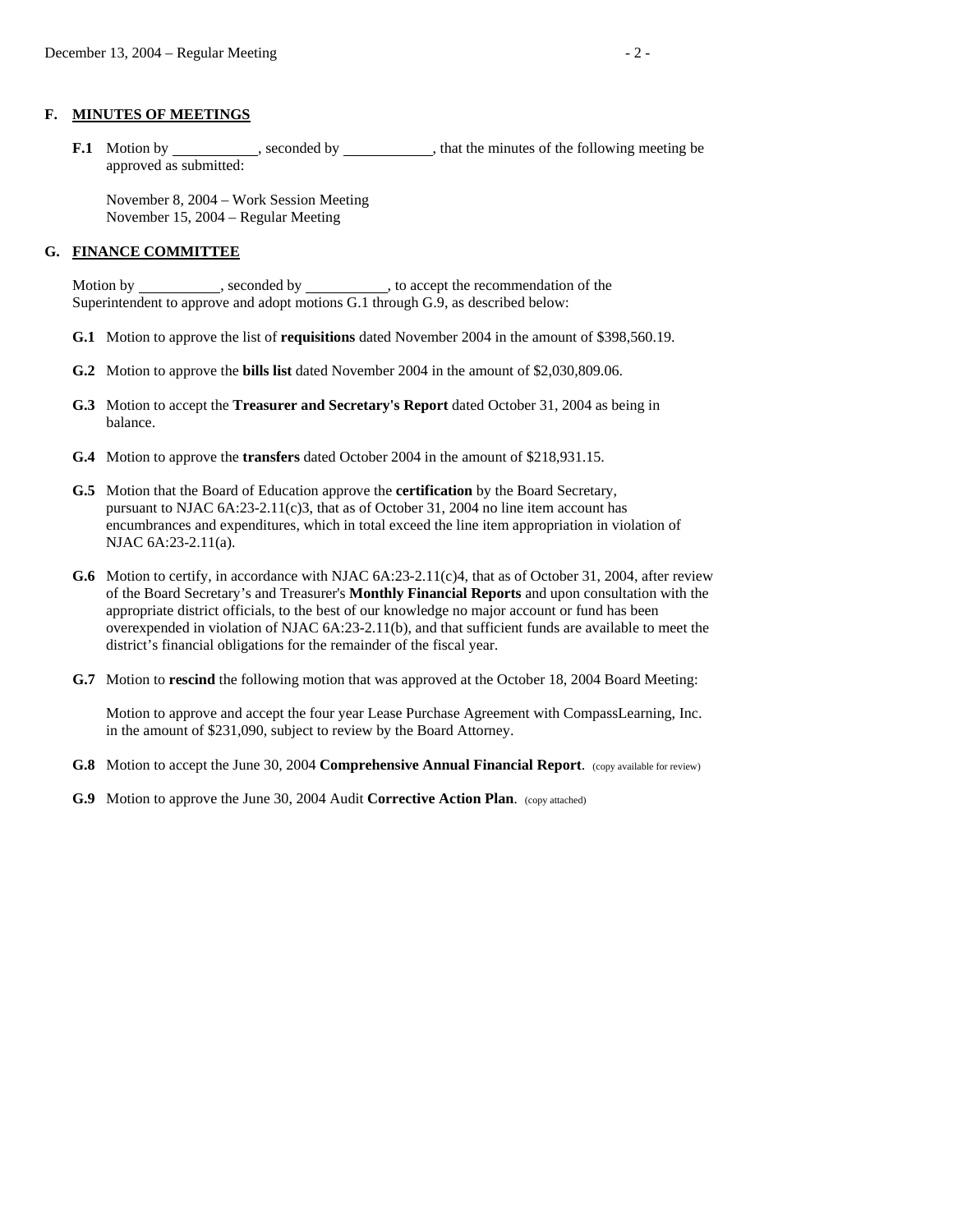#### **H**. **PERSONNEL COMMITTEE**

Motion by \_\_\_\_\_\_\_\_\_\_\_, seconded by \_\_\_\_\_\_\_\_\_\_, to accept the recommendation of the Superintendent to approve and adopt motions H.1 and H.2, as described below:

 **H.1** Motion to appoint and submit to the County Superintendent applications for **emergent hiring** and the applicant's attestation that he/she has not been convicted of any disqualifying crime pursuant to the provisions of N.J.S.A. 18A:6-7.1 et. Seq., N.J.S.A. 18A:39-17 et. seq., or N.J.S.A. 18A:6-4.13 et. seq. for those employees listed below: (All appointments are contingent upon receipt of proper teaching certification and all salary placements are pending receipt of college transcripts verifying degree status and letter stating years of service in other districts, \* denotes mentoring required)

| <b>Personnel</b>                    |                           |                        |              |              |                 |                               |            |                                                                                                      |
|-------------------------------------|---------------------------|------------------------|--------------|--------------|-----------------|-------------------------------|------------|------------------------------------------------------------------------------------------------------|
|                                     | Nature of                 |                        |              |              |                 | Date                          | Date       |                                                                                                      |
| Name                                | Action                    | <b>Position</b>        | <b>Step</b>  | Salary       | Loc.            | <b>Effective</b>              | Termin.    | <b>Discussion</b>                                                                                    |
| A: Administrators                   |                           |                        |              |              |                 |                               |            |                                                                                                      |
| Christina Riker                     | Change of Assign          | <b>Assistant BA</b>    | N/A          | \$65,000     | Bus Ofc         | 1/01/05                       | 6/30/05    | From Staff Accountant                                                                                |
| <b>B: Instructional</b>             |                           |                        |              |              |                 |                               |            |                                                                                                      |
| LA                                  | Leave of Absence          | Grade 1                |              |              | Cozy Lk         | 1/14/05                       | 6/30/05    | Disability- 1/14 - 4/3/05<br>Using 33 sick days<br>Family Leave Act -<br>$4/4/05 - 6/30/05$          |
| <b>SN</b>                           | Leave of Absence          | PE/Health              |              |              | <b>JTHS</b>     | 3/1/05                        | 6/30/05    | Disability-3/1 - $5/11/05$<br>Using 25 sick days<br>Non-disability 5/12-6/30<br>Unpaid leave 2005/06 |
| ΚS                                  | Leave Adiustment English  |                        |              |              | <b>JTHS</b>     | 1/10/05                       | 3/13/05    | Non-disability 1/10/05 -<br>1/22/05 Family Leave -<br>$1/23/05 - 3/13/05$                            |
| Erin Boska<br>#11-230-100-101       | Appoint                   | BSIP/Math (.49)        | $\mathbf{1}$ | \$19,110     | <b>WR</b>       | 12/14/04                      | 6/30/05    | Replacement                                                                                          |
| Claude Larsen<br>#11-130-100-101    | Appoint                   | Grade 7 Science        | 10           | \$51.180     | <b>JTMS</b>     | 12/14/04<br>Upon availability | 6/30/05    | Replacement                                                                                          |
| Linda Sibernagel<br>#11-201-100-101 | Appoint                   | 49 Spec Ed Tchr        | $2 - 3$      | \$39,877     | <b>Stanlick</b> | 12/13/04                      | 6/30/05    | Replacement                                                                                          |
| Deborah Helfand                     | Salary Adjustment Grade 6 |                        | 9            | \$48,246.    | <b>JTMS</b>     | 9/1/04                        | 6/30/05    | From BA+15 step 9                                                                                    |
| JoSandra Anderson                   | Approve                   | <b>Student Teacher</b> | N/A          | N/A          | <b>ETB</b>      | 1/19/05                       | 5/5/05     | Grade 1                                                                                              |
| <b>Matthew Rush</b>                 | Approve                   | Student Teacher        | N/A          | N/A          | <b>ETB</b>      | 1/19/05                       | 5/5/05     | Grade 2                                                                                              |
| Joanne Safarik                      | Approve                   | <b>Student Teacher</b> | N/A          | N/A          | Drummond        | 1/18/05                       | 4/29/05    | Kindergarten                                                                                         |
| Christine Czochanski                | Approve                   | <b>Student Teacher</b> | N/A          | N/A          | <b>JTHS</b>     | 1/5/05                        | 1/19/05    | English                                                                                              |
| Nazmi Mehmedi                       | Approve                   | <b>Student Teacher</b> | N/A          | N/A          | <b>JTHS</b>     | 2/7/05                        | 5/2/05     | <b>Physical Education</b>                                                                            |
| Shannon Ferquson                    | Approve                   | <b>Student Teacher</b> | N/A          | N/A          | <b>JTHS</b>     | 1/19/05                       | 5/5/05     | Social Studies                                                                                       |
| Anthony Dell Cioppia                | Approve                   | <b>Student Teacher</b> | N/A          | N/A          | <b>JTHS</b>     | 1/25/05                       | 5/16/05    | <b>Business Education</b>                                                                            |
| Kathleen McPhail                    | Approve                   | <b>Student Teacher</b> | N/A          | N/A          | <b>Stanlick</b> | 1/19/05                       | 5/5/05     | Gr 3 Spec Education                                                                                  |
| C: Non-Instructional                |                           |                        |              |              |                 |                               |            |                                                                                                      |
| Noreen O'Neill                      | Resignation               | General Aide           |              |              | <b>ETB</b>      | 12/6/04                       | 12/6/04    | To accept a full-time job                                                                            |
| VO                                  | Medical Leave             | Secretary              |              |              | <b>JTMS</b>     | 1/12/05                       | $3/14/05*$ | 'to return upon Dr's<br>release                                                                      |
| Jeanne Hantson                      | Adjustment of Hrs         | Transportation<br>Aide | 3            | \$15.69/diem | Trans.          | 11/22/04                      | 6/30/05    | To work 1hr 1minute                                                                                  |
| John Conklin                        | Termination               | Custodian              |              |              | <b>JTHS</b>     |                               | 11/23/04   | Abandonment of<br>Position                                                                           |
| <b>D: Substitutes/Other</b>         |                           |                        |              |              |                 |                               |            |                                                                                                      |
| <b>Michael Domen</b>                | Appoint                   | <b>Teacher</b>         |              | \$80/diem    |                 | 2004/05                       |            | <b>New Sub</b>                                                                                       |
| Don Eckstein                        | Appoint                   | eacher                 |              | \$29.69/diem |                 | 2004/05                       |            | Tutor/Home Instructor                                                                                |
| Jonathan Kobza                      | Appoint                   | <b>Feacher</b>         |              | \$80/diem    |                 | 2004/05                       |            | New Sub                                                                                              |
| Bryna Gorri                         | Appoint                   | Teacher                |              | \$80/diem    |                 | 2004/05                       |            | New Sub                                                                                              |

 **H.2** Motion to approve the following job descriptions *(Copy available for review)*:

 School Business Administrator Assistant School Business Administrator

 $\mathbf{I}$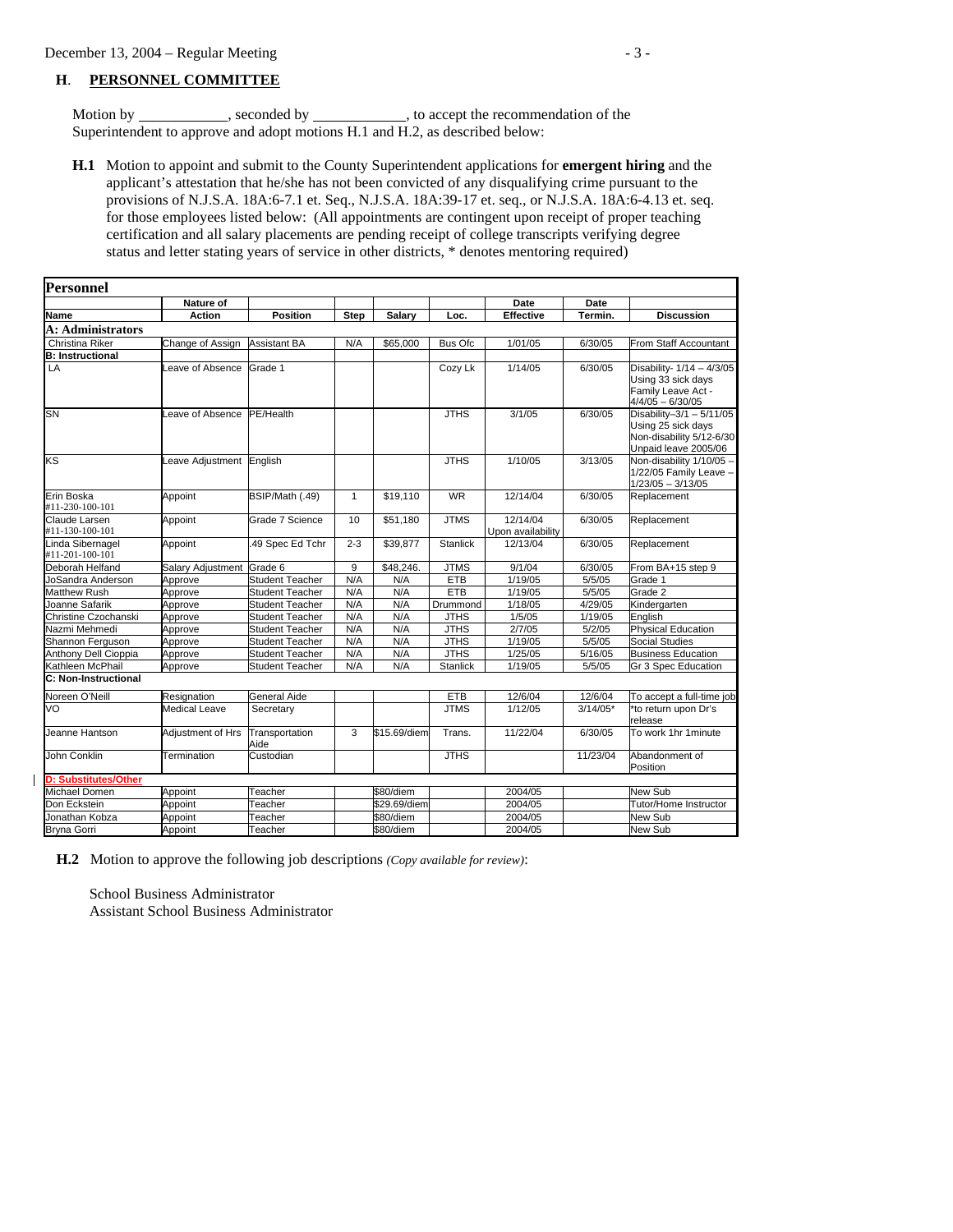## **I**. **EDUCATION COMMITTEE**

Motion by seconded by seconded by  $\sim$ , to accept the recommendation of the Superintendent to approve and adopt motions I.1 and I.2, as described below:

**I.1** Motion to approve placement of student out of district as indicated below:

| <b>Student</b> | <b>School</b>                            | Tuition             | <b>Dates</b>         |
|----------------|------------------------------------------|---------------------|----------------------|
| $M/7-9$        | <b>Washington Academy</b>                | \$182.86/diem       | $11/29/04 - 6/30/05$ |
| $M/17-7$       | Shephard High School                     | \$201.29/diem       | $12/13/04 - 6/30/05$ |
| $F/8-5$        | Union Ctv Ed Services Commission         | \$910.00            | $10/5 - 10/21/04$    |
| $M/13-2$       | <b>MUJ-Developmental Learning Center</b> | \$4,000 for related | 2004/05              |
|                |                                          | Services            |                      |

 **I.2** Motion to approve the renewal Application of the NJDOE **Substandard or Dual Use** for the 2004-05 school year of the following rooms:

| School    | Room    | Substandard | Dual |
|-----------|---------|-------------|------|
| Cozy Lake |         |             |      |
| Cozy Lake | Library |             |      |

**I.3** \_\_\_\_\_\_\_\_\_\_\_\_\_ noted the **enrollment** as of 11/30/04:

|                            | June 04 | <b>Nov 04</b> |
|----------------------------|---------|---------------|
| R. F. Drummond             | 99      | 106           |
| Milton                     | 217     | 187           |
| Cozy Lake                  | 281     | 280           |
| <b>Stanlick</b>            | 259     | 366           |
| E.T. Briggs                | 380     | 248           |
| White Rock                 | 490     | 486           |
| <b>Total Elementary</b>    | 1,726   | 1673          |
| <b>JTMS</b>                | 889     | 919           |
| <b>JTHS</b>                | 991     | 1019          |
| <b>GRAND TOTAL</b>         | 3,606   | 3611          |
| Tuition students received  | 1       | 1             |
| Tuition district placement | 56      | 46            |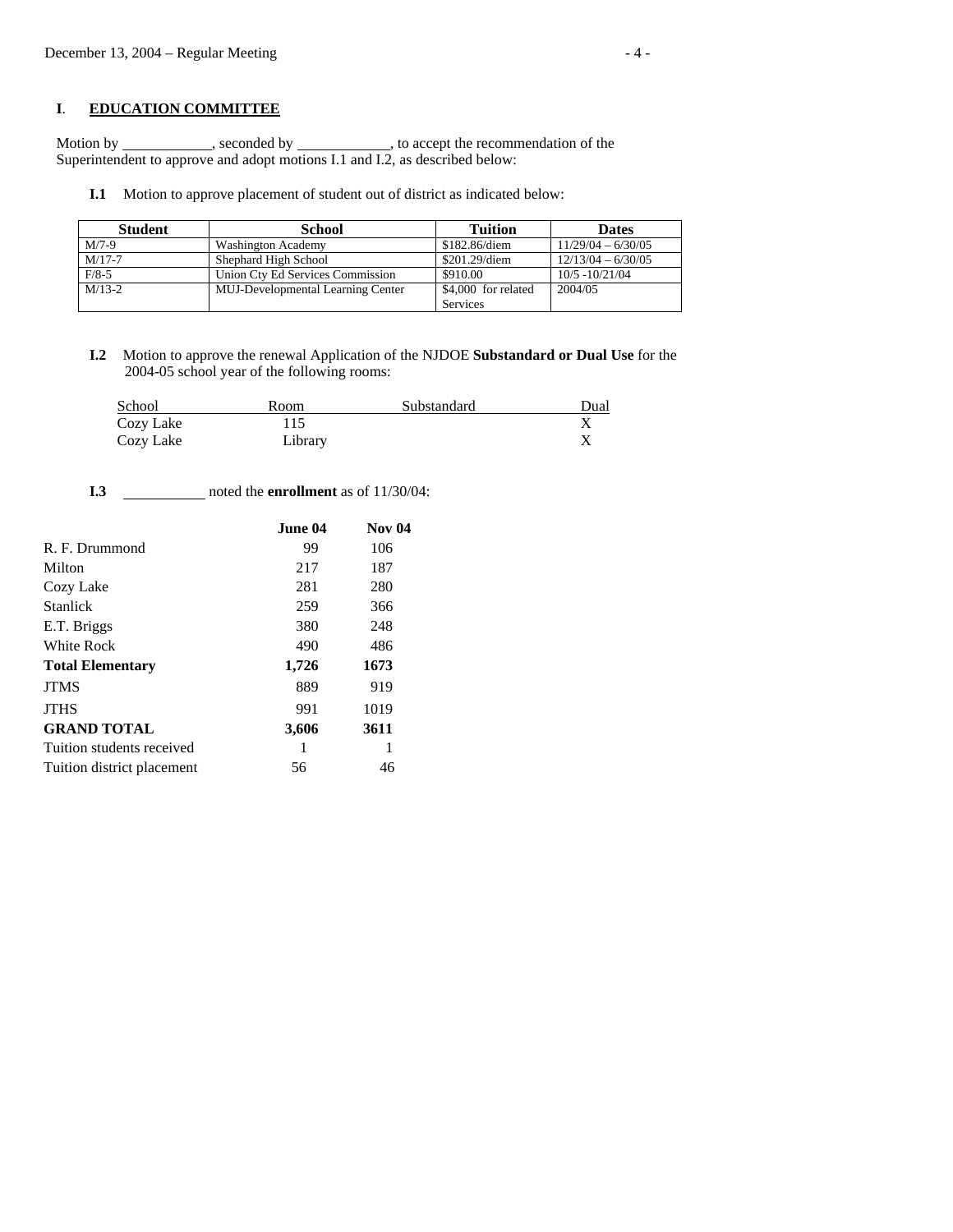## **J. POLICY COMMITTEE**

Motion by \_\_\_\_\_\_\_\_\_\_\_, seconded by \_\_\_\_\_\_\_\_\_\_\_, to accept the recommendation of the Superintendent to approve and adopt motions J.1 and J.2, as described below:

**J.1** Motion to approve the **first reading** of the following:

| Number | Title                                        |
|--------|----------------------------------------------|
| 0168   | Recording of Board Minutes                   |
| 0169   | Board Member Use of Electronic Mail/Internet |
| 5533   | Smoking                                      |
| 5620   | Expulsion                                    |
| 7434   | Smoking on School Grounds                    |

**J.2** Motion to approve the **second reading and adoption** of the following:

| Number | Title                                               |                              |
|--------|-----------------------------------------------------|------------------------------|
| 2466   | PUBLIC LABELING OF EDUCATIONALLY HANDICAPPED PUPILS |                              |
| 2467   | SURROGATE PARENTS AND FOSTER PARENTS                |                              |
| 2622   | PUPIL ASSESSMENT                                    |                              |
| 3281   | INAPPROPRIATE STAFF CONDUCT                         |                              |
| 3431.1 | <b>FAMILY LEAVE</b>                                 |                              |
| 4281   | INAPPROPRIATE STAFF CONDUCT                         |                              |
| 4431.1 | <b>FAMILY LEAVE</b>                                 | Deleted: 1                   |
| 5300   | USE OF DEFIBRILLATOR(S)                             | $\mathbf{J.1}$<br>continued: |
| 5310   | <b>HEALTH SERVICES</b>                              | Number Title¶                |
| 8431   | PREPAREDNESS FOR TOXIC HAZARD                       |                              |
| 8451   | CONTROL OF COMMUNICABLE DISEASE                     |                              |
| 8453   | <b>HIV/AIDS</b>                                     |                              |
| 8462   | CHILD ABUSE AND/OR NEGLECT                          |                              |
| 8465   | HATE CRIMES AND BIAS-RELATED ACTS                   |                              |
| 9110   | <b>OUALITY ASSURANCE ANNUAL REPORT</b>              |                              |
| 9560   | ADMINISTRATION OF SCHOOL SURVEYS                    |                              |

## **K. BUILDING NEEDS COMMITTEE**

 $\overline{\phantom{a}}$ 

 $\overline{\phantom{a}}$ 

| Motion by                                                  | secondec | to accept the recommendation of the Superintendent to |          |
|------------------------------------------------------------|----------|-------------------------------------------------------|----------|
| approve and adopt motions K.1 and K.2, as described below: |          |                                                       | Deleted: |

**K.1** Motion to approve the following **change orders** for the HS/MS construction project:

| Contract # | Change Order # | Contractor                    | Amount |                                                                                 |
|------------|----------------|-------------------------------|--------|---------------------------------------------------------------------------------|
| E1         | 22             | <b>Brittashan Enterprises</b> |        | $$14,174.73$ Remove idle wiring, tag                                            |
|            |                |                               |        | active low voltage<br>wiring and secure all<br>wiring not properly<br>supported |
|            |                |                               |        |                                                                                 |
| E1         | 23             | <b>Brittashan Enterprises</b> |        | \$25,183.10 Wiring for added equip-<br>ment for the boiler                      |
|            |                |                               |        | rooms and provision of                                                          |
|            |                |                               |        | temporary hook-up for                                                           |
|            |                |                               |        | start of heating season                                                         |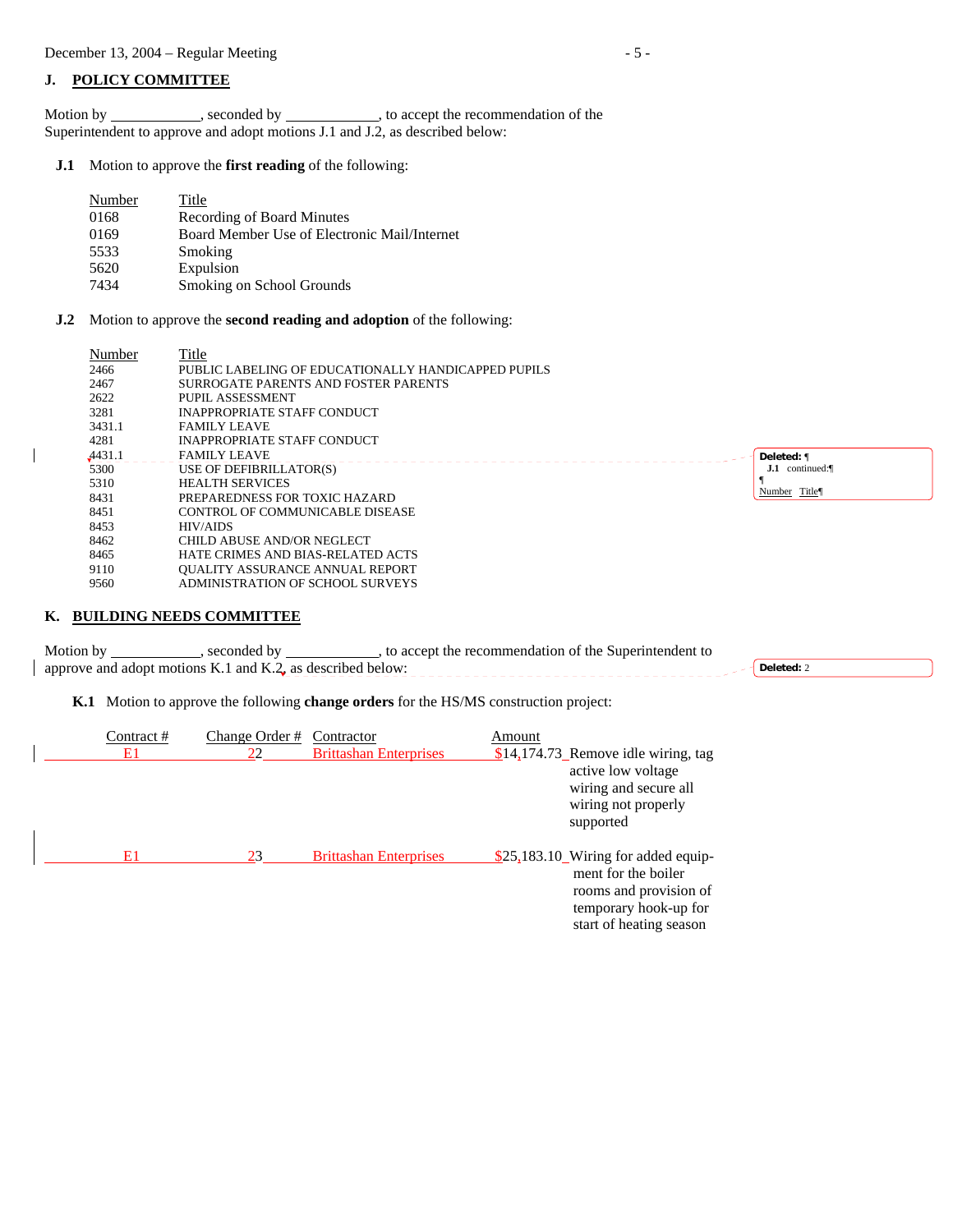**K.1** continued:

| Contract #<br>E1 | Change Order # Contractor<br>24 | <b>Brittashan Enterprises</b>                                                                                               | Amount | \$15,249.36_Additional demolition<br>work performed                                         |
|------------------|---------------------------------|-----------------------------------------------------------------------------------------------------------------------------|--------|---------------------------------------------------------------------------------------------|
| E1               | 25                              | <b>Brittashan Enterprises</b>                                                                                               |        | $$1,789.16$ Additional outlets<br>needed for electric<br>pottery wheels in art<br>room E128 |
| E1               | 26                              | <b>Brittashan Enterprises</b>                                                                                               |        | $$1,900.44$ Wiring of water level<br>control panel                                          |
| E1               | 27                              | <b>Brittashan Enterprises</b>                                                                                               |        | \$13,229.00 Provide and install<br>additional duct<br>detectors for HVAC<br>equip           |
| E1               | 28                              | <b>Brittashan Enterprises</b>                                                                                               |        | \$ 6,716.00_Additional fire alarm<br>control panel required<br>for devices in J block       |
| E1               | 29                              | <b>Brittashan Enterprises</b>                                                                                               |        | $$3,135.00$ Installing blank plates<br>over unused data boxes                               |
| E1               | 30                              | <b>Brittashan Enterprises</b>                                                                                               |        | \$7,692.82 Additional rooftop<br>receptacles to meet<br>code                                |
| E1               | 31                              | <b>Brittashan Enterprises</b>                                                                                               |        | $$1,709.10$ Installation of<br>additional 20 amp<br>circuits serving the<br>weight room     |
| <b>Base Bid</b>  | 17                              | A. Pflugh<br>(NOTE: Change Order #17 will be back-charged to the steel contractor, no moneys will be incurred by the owner) |        | \$ 6,489.41 Additional work<br>required, installed<br>incorrectly                           |

 **K.2** Motion to authorize Combustion Service Corporation to perform emergency boiler replacement at R.F. Drummond School at a cost of \$73,800.

# **L. COMMUNITY RELATIONS COMMITTEE**

Motion by \_\_\_\_\_\_\_\_\_\_\_\_, seconded by \_\_\_\_\_\_\_\_\_\_\_\_, to accept the recommendation of the Superintendent to approve and adopt motion L.1, as described below:

**L.1** Motion to adopt the 2005-2006 School Calendar.